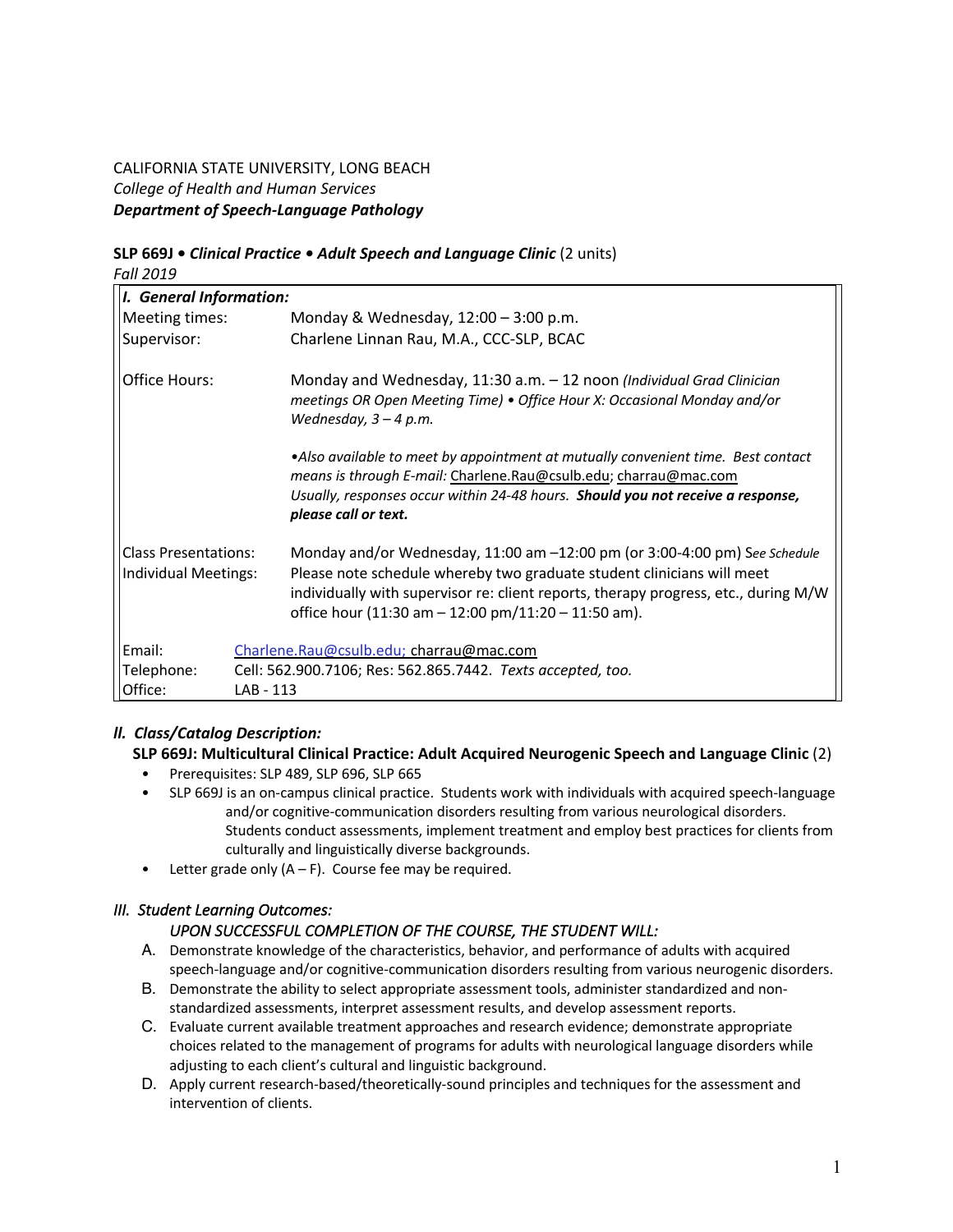- E. Use behavioral, performance-based, measurable criteria to evaluate each client's progress in therapy, as well as accurate data recording during therapy sessions and maintain consecutive records of treatment.
- F. Develop professional quality assessment reports, comprehensive therapy plans, and progress reports.
- G. Conduct thorough and concise parent/caregiver interviews, medical history/background review, and demonstrate appropriate counseling techniques
- H. Participate effectively with other student clinicians who are providing services for clients
- I. Create appropriate home programs as well as discuss outside services available in related fields and agencies for families to consider (as appropriate).

### *IV. Methods of Presentation:*

- A. Didactic
- B. Supervised experience with clients in the CSULB Speech and Hearing Clinic
- C. Consultations during office hours
- D. Written feedback between supervisor and graduate student.
- E. Communication emails between supervisor and student re: SOAP-R notes with comments as necessary. **Email updated information/SOAP-Rs to supervisor** by 9:00 p.m. Saturday for Monday Clinic and by 7:00 p.m. Tuesday evening for Wednesday Clinic.
- F. Student presentation & review to class of one pertinent article regarding client's case, and/or topic of interest re: SLP 669J clinic, or communication disorder. Copy of article & review should be shared/emailed to all class participants.

*Communication /Reflection Log:* Students are expected to read and respond to questions posed by the supervisor re: clinic session. Email the updated document to the supervisor prior to the start of the next clinic session. Supervisor may request **no** response to a particular Log comment.

#### *V. Methods of Evaluation/Course Grade Assignment:*

- Clinical performance
- Diagnostic Report with caregiver interview summary
- Semester Therapy Plan (goals and objectives)
- *• SOAP-R* Notes (session-by-session; to be turned in before each session)
- Semester case management progress report with home program activities
- Presentation of articles, cases, materials (if and when assigned)
- Participation in individual and class sessions/discussions

Each student will be evaluated based upon his/her demonstration of specific Oral Language, Written Language, Evaluation, Intervention and Interpersonal Qualities skills as specified by requirements for ASHA CCC: Standards IV-B and IV-G.

Students will be given feedback verbally and in writing throughout the semester, including written feedback specific to clinic reports and individual clinic sessions.

In addition, each student's performance will be evaluated in more detail during a **Mid-Term** and **Final Clinic Evaluations**. The student's clinical competency level to date across each skill will be rated on a 4.0 scale. A cumulative average will be obtained. The student also will be given feedback about his/her clinical strengths and several potential areas for improvement. The ratings will be noted on CALIPSO.

**Please note that behaviors such as coming to clinic unprepared, failure to follow clinic or course policies/requirements or inappropriate or unprofessional conduct will significantly impact clinical skills evaluation.** The following is a description of the behavioral correlates as they apply to the 4.0 rating scale utilized during assessment. **The ratings will be given based on four factors: accuracy, consistency, independence, and level of supervisory guidance.**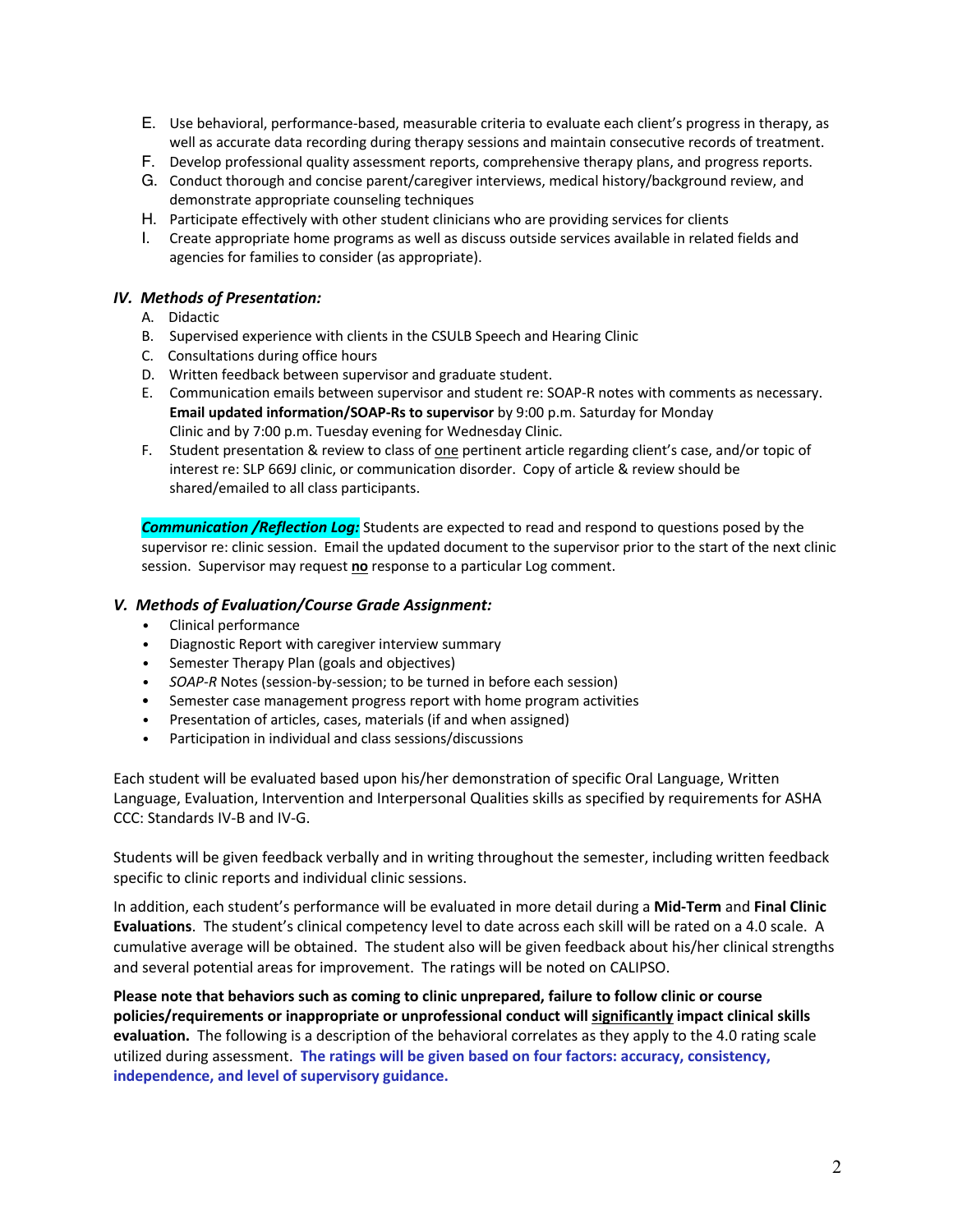#### **Independent:** 4.0 – 3.6 points

Skill demonstration meets standards and student is independent in performance of a desired skill. Student demonstrates clear and consistent knowledge and demonstration of a desired skill. Minimal-to-no assistance from the instructor is required. Interactions with the instructor relative to this skill are collaborative only, without direct instructor assistance/guidance required.

#### **Adequate with Support**: 3.5 - 3.0 points

Skill demonstration approaches standard and is adequate with instructor support. Student evidences knowledge of and *consistent* demonstration of a desired skill, but independence without instructor assistance/guidance is not evident. Intermittent assistance/guidance from the instructor is required.

#### **Emerging:** 2.9 - 2.0 points

Skill development is emerging. Student evidences *some* knowledge of and *intermittent* ability to demonstrate a desired skill; however, consistent demonstration and clear knowledge is not evident. Additional instruction/guidance from the instructor is required. A 1:1 demonstration from the instructor is not required.

#### **Minimal:** 1.9 - 1.5 points

Skill development is minimal. Student **attempts** stated requirement(s), but demonstrates minimal knowledge of –or – ability to demonstrate a desired skill. Student requires consistent instructor assistance/guidance AND 1:1 demonstration from the instructor in skill development; student successfully duplicates supervisor's demonstrated skills in clinical sessions.

#### **Not Begun:** 1.5 points - 1 point

Skill development has not begun. Student attempts stated requirements(s), but student demonstrates significant gaps in knowledge of -or– significant difficulty demonstrating a desired skill. Student requires consistent instructor assistance/guidance AND 1:1 demonstration from the instructor in skill development; student does not duplicate supervisor's demonstrated skills in clinical sessions.

| <b>Targeted Skill</b>                                                             | <b>Assignment</b>                                                                       | <b>Weight</b> |  |  |
|-----------------------------------------------------------------------------------|-----------------------------------------------------------------------------------------|---------------|--|--|
| <b>Writing Skills</b>                                                             | Assessment Reports (20%)<br>Therapy Plans (5%)<br>Progress Reports (10%)<br>SOAPRs (5%) | 40%           |  |  |
| <b>Evaluation Skills</b>                                                          | <b>CALIPSO sub score</b>                                                                | 10%           |  |  |
| <b>Intervention Skills</b>                                                        | <b>CALIPSO sub score</b>                                                                | 25%           |  |  |
| <b>Professional</b><br>Practice,<br>Interaction, and<br><b>Personal Qualities</b> | <b>CALIPSO</b> sub score                                                                | 5%            |  |  |
| <b>Clinical Regulations</b>                                                       | Password protecting<br>documents<br><b>HIPAA (2.5%)</b>                                 | 5%            |  |  |

#### •Each student's final course grade will be based on the following 7 areas, with a total of 100% points possible: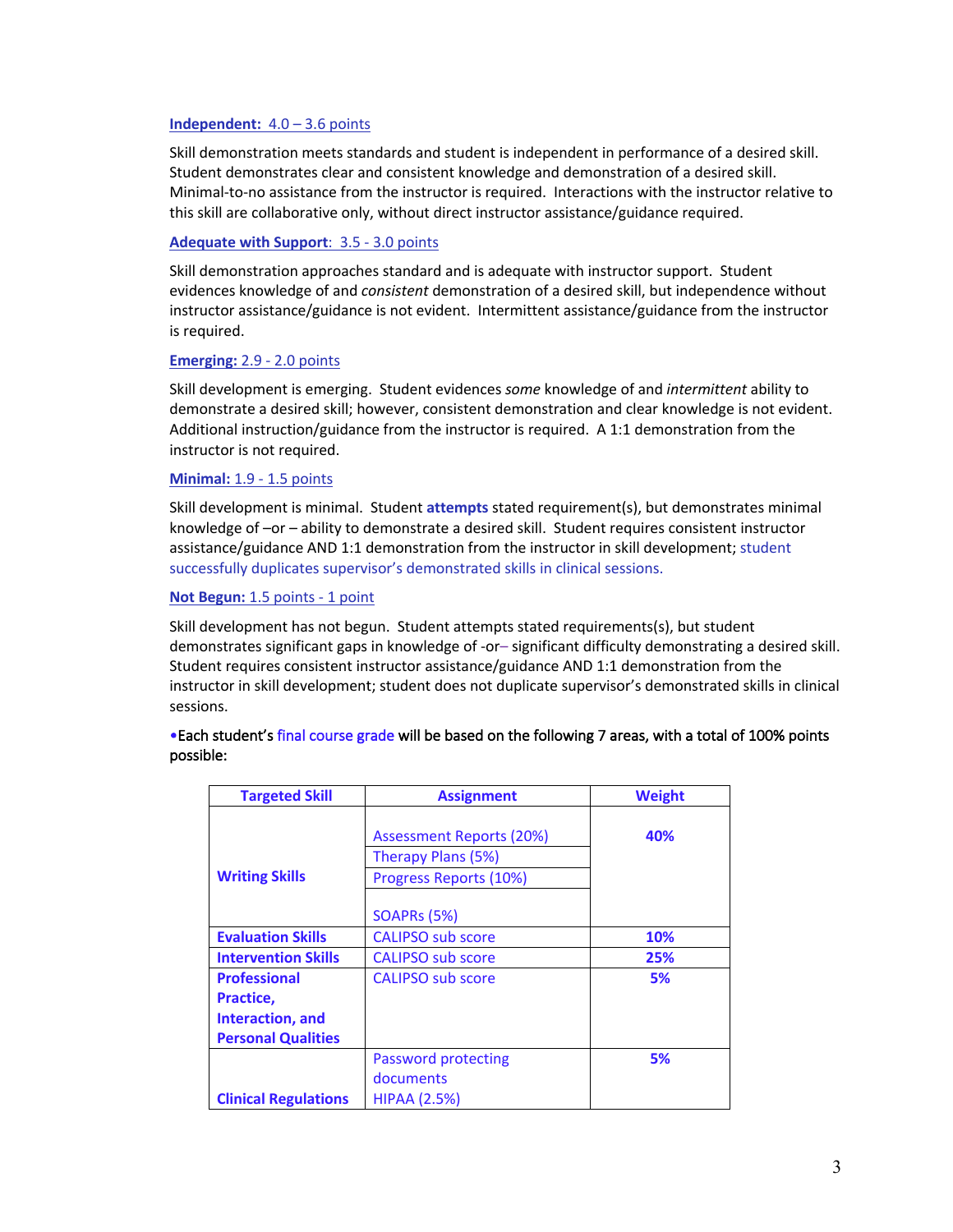|                             | Sanitizing room and supplies      |            |
|-----------------------------|-----------------------------------|------------|
| <b>Clinical Regs, cont.</b> | (2.5%)                            |            |
| <b>Clinic Assignments</b>   | <b>Article Presentation (10%)</b> | <b>15%</b> |
|                             | Participation in didactic/office  |            |
|                             | hours (5%)                        |            |

Careful detail should be paid to both the form and content of all written material as these account for a large portion of your final grade. Examples of report format will be provided and discussed in class. Please take careful notes during these discussions and ask questions when you are unclear about written report format or content. Grades for written assignments (Assessment reports, therapy plans, progress reports) will be given based on the first report submitted. Grades may be adjusted depending on the quality of the second report. Grades for SOAPRs will be given at the end of the semester. The grade will be assigned based on the student's responsiveness to comments and/or edits and the quality of clinical writing demonstrated throughout the entire semester. Refer to the rubrics for further detail.

Grades are assigned based on a straight point scale, given the following percentages:

 $A = 100 - 90%$  $B = 89.9 - 80%$  $C = 79.9 - 70%$  $D = 69.9 - 60%$ F = below 59.9%

Careful detail should be paid to both the *form* and *content* of all written material as these account for a large portion of your final grade. Examples of report format will be provided and discussed in class. Please take careful notes during these discussions and ask questions when you are unclear about written report format or content.

# *VI. Expected Outcomes:*

This course is designed to provide instruction and supervised clinical experience in the evaluation and rehabilitation of adults with speech, cognitive, or linguistic disorders. Clinical experience/instruction will encompass clinical assessment, therapy planning, goal setting, implementation of intervention goals (including an emphasis on behavior modification), report writing, record keeping, maintenance of clinical records, and client and family education.

*Through Graduate Clinician's Case Studies,* each Student will make **presentation** of the (1) Assessment and (2) Treatment Program used with each Client while also researching and noting the Resources, (e.g., Annotated Bibliography) while demonstrating the use of sources to corroborate clinical decisions regarding the assessment and case management.

#### Also, each Student will prepare one presentation to the class on one subject of interest within our field

(e.g., research article and report of said article re: client's particular condition, programs through the CA State Dept. of Rehabilitation, training and work centers, role of caregivers, new AAC measures, etc.) with minimum of **one** article and 1-2 page report on said article emailed to each class member (i.e., fellow grad students, SLP assistant intern, I/T, supervisor).

#### **ASHA/CAA Student Learning Outcome Assessment Matrix**

This course addresses the following ASHA/CAA competencies, measured using the assessments indicated below.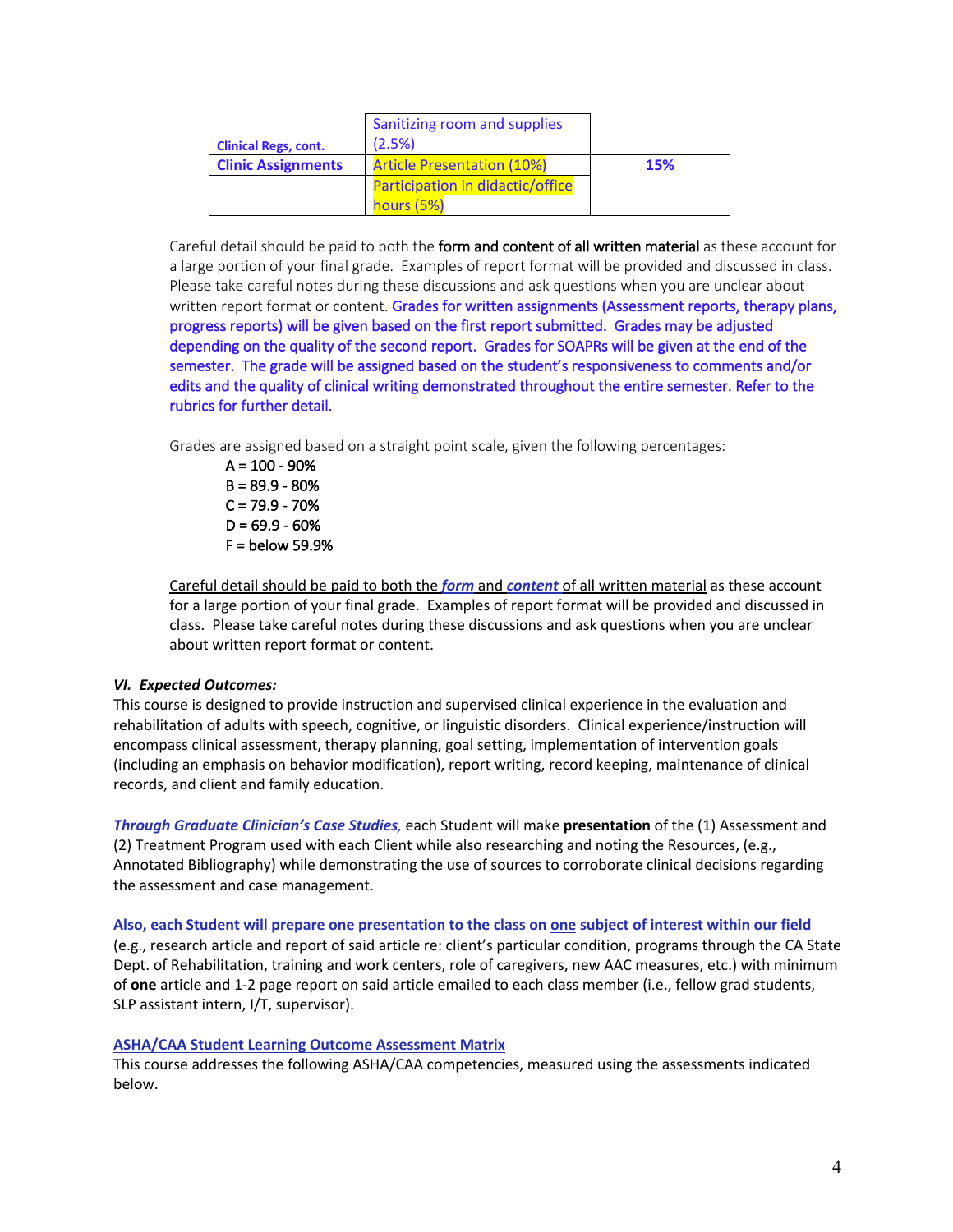|   | 3.1.1 B - Professional Practice Competencies                                                                  | <b>Assessments</b>          |                           |                           |                                       |                          |
|---|---------------------------------------------------------------------------------------------------------------|-----------------------------|---------------------------|---------------------------|---------------------------------------|--------------------------|
|   | Accountability: The student will                                                                              | <b>Assessment</b><br>Report | <b>Treatment</b><br>Plan  | <b>Progress</b><br>Report | <b>SOAPRs</b><br>I<br><b>Sessions</b> | <b>Didactic</b><br>& Log |
|   | Practice in a manner that is consistent with the                                                              | X                           | $\boldsymbol{\mathsf{x}}$ | X                         | X                                     | X                        |
|   | professional code of ethics and the scope of practice                                                         |                             |                           |                           |                                       |                          |
|   | documents for the profession of speech-language                                                               |                             |                           |                           |                                       |                          |
| Α | pathology.                                                                                                    |                             |                           |                           |                                       |                          |
|   | Adhere to federal, state, and institutional regulations                                                       | X                           | X                         | X                         | X                                     | X                        |
|   | and policies that are related to services provided by                                                         |                             |                           |                           |                                       |                          |
| B | speech-language pathologists.                                                                                 |                             |                           |                           |                                       |                          |
|   | Evaluate the effects of his or her actions and makes                                                          |                             |                           | X                         | X                                     | X                        |
| Е | changes accordingly.                                                                                          |                             |                           |                           |                                       |                          |
|   | Describe how to work on interprofessional teams to                                                            |                             |                           |                           | X                                     | X                        |
|   | maintain a climate of mutual respect and shared                                                               |                             |                           |                           |                                       |                          |
| G | values.                                                                                                       |                             |                           |                           |                                       |                          |
|   |                                                                                                               | Assessment                  | <b>Treatment</b>          | <b>Progress</b>           | <b>SOAPRs</b>                         | <b>Didactic</b>          |
|   | Integrity: The student will                                                                                   | Report                      | Plan                      | Report                    | 7<br><b>Sessions</b>                  | & Log                    |
|   | Use the highest level of clinical integrity with each                                                         | X                           | X                         | X                         | X                                     | X                        |
|   | individual served, family members, caregivers, other                                                          |                             |                           |                           |                                       |                          |
|   | service providers, students, other consumers, and                                                             |                             |                           |                           |                                       |                          |
| A | payers; and                                                                                                   |                             |                           |                           |                                       |                          |
|   | Use best professional practices related to                                                                    | X                           | X                         | X                         | X                                     | X                        |
|   | maintenance of confidentiality for all individuals in                                                         |                             |                           |                           |                                       |                          |
| В | accordance with HIPAA and FERPA requirements.                                                                 |                             |                           |                           |                                       |                          |
|   |                                                                                                               | <b>Assessment</b>           | <b>Treatment</b>          | <b>Progress</b>           | <b>SOAPRs</b>                         | <b>Didactic</b>          |
|   | Effective Communication Skills: The student will                                                              | Report                      | Plan                      | Report                    | I                                     | & Log                    |
|   | Use all forms of expressive communication-                                                                    | X                           | $\mathsf{x}$              | X                         | <b>Sessions</b><br>X                  |                          |
|   | including written, spoken, and nonverbal                                                                      |                             |                           |                           |                                       |                          |
|   | communication-with individuals served, family                                                                 |                             |                           |                           |                                       |                          |
|   |                                                                                                               |                             |                           |                           |                                       |                          |
|   | members, caregivers, and any others involved in the<br>interaction to ensure the highest quality of care that |                             |                           |                           |                                       |                          |
| Α | is delivered in a culturally competent manner.                                                                |                             |                           |                           |                                       |                          |
|   | Communicate-with patients, families, communities,                                                             |                             |                           |                           | X                                     | X                        |
|   | and interprofessional team colleagues and other                                                               |                             |                           |                           |                                       |                          |
|   | professionals caring for individuals in a responsive                                                          |                             |                           |                           |                                       |                          |
|   | and responsible manner that supports a team                                                                   |                             |                           |                           |                                       |                          |
|   | approach to maximize care outcomes.                                                                           |                             |                           |                           |                                       |                          |
| В |                                                                                                               |                             |                           |                           |                                       |                          |
|   |                                                                                                               | <b>Assessment</b>           | <b>Treatment</b>          | <b>Progress</b>           | <b>SOAPRs</b>                         | <b>Didactic</b>          |
|   |                                                                                                               | Report                      | Plan                      | Report                    |                                       | & Log                    |
|   | Clinical Reasoning: The student will                                                                          | X                           | X                         |                           | <b>Sessions</b><br>X                  | X                        |
|   | Use valid scientific and clinical evidence in decision-                                                       |                             |                           |                           |                                       |                          |
| Α | making regarding assessment and intervention.                                                                 |                             |                           |                           |                                       |                          |
|   | Apply current knowledge, theory, and sound                                                                    |                             | X                         |                           | X                                     | X                        |
|   | professional judgment in approaches to intervention                                                           |                             |                           |                           |                                       |                          |
| В | and management of individuals served.                                                                         |                             |                           |                           |                                       |                          |
|   | Use clinical judgment and self-reflection to enhance                                                          |                             |                           |                           | X                                     | X                        |
| С | clinical reasoning.                                                                                           |                             |                           |                           |                                       |                          |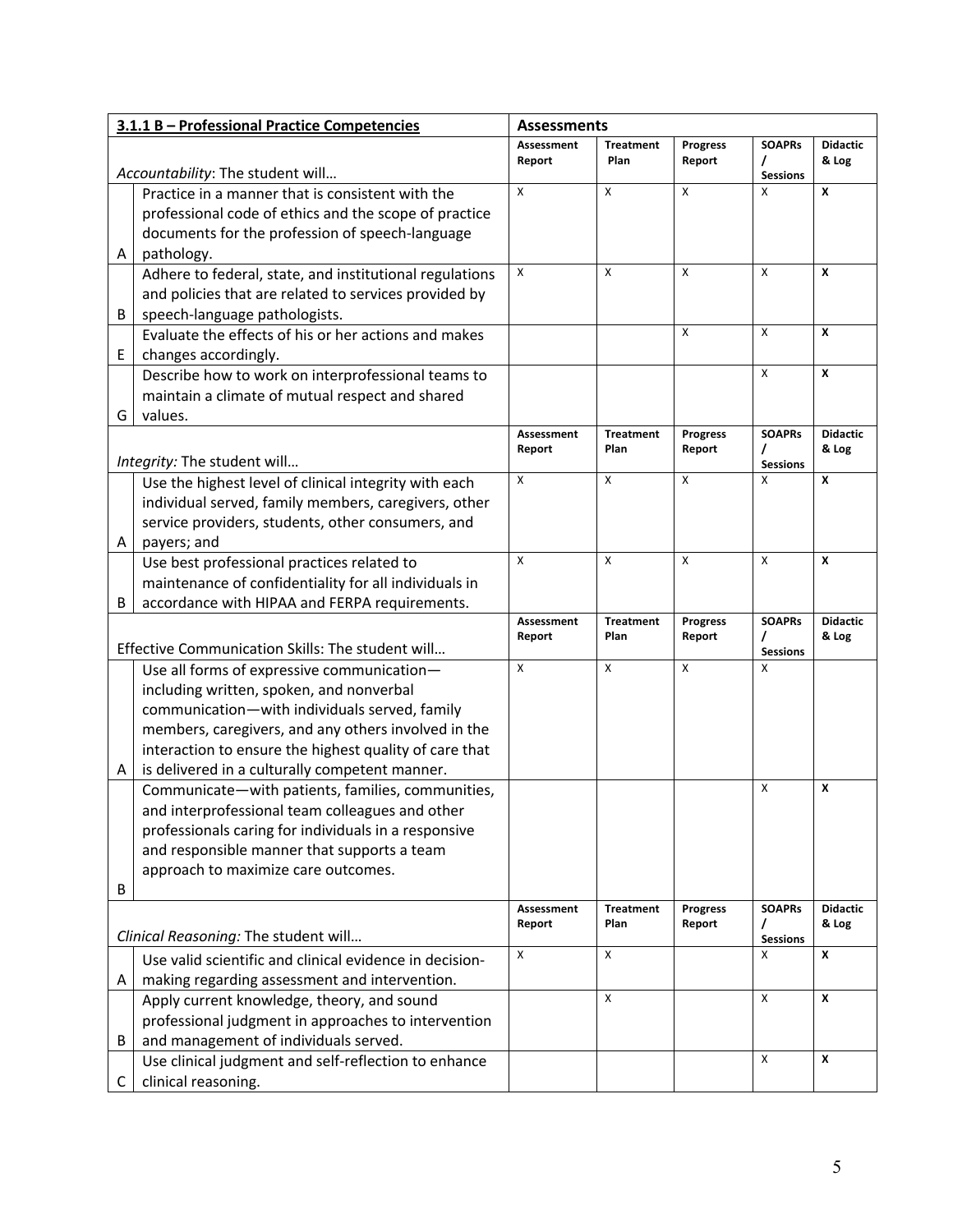|   |                                                          | Assessment<br>Report | <b>Treatment</b><br>Plan | <b>Progress</b><br>Report | <b>SOAPRs</b>   | <b>Didactic</b><br>& Log |
|---|----------------------------------------------------------|----------------------|--------------------------|---------------------------|-----------------|--------------------------|
|   | Evidence-Based Practice: The student will                |                      |                          |                           | <b>Sessions</b> |                          |
|   | Access sources of information to support clinical        |                      |                          |                           | X               | X                        |
|   | decisions regarding assessment and                       |                      |                          |                           |                 |                          |
| Α | intervention/management,                                 |                      |                          |                           |                 |                          |
|   | Critically evaluate information sources and applies      |                      | X                        |                           | X               | X                        |
| B | that information to appropriate population               |                      |                          |                           |                 |                          |
|   | Integrate evidence in provision of speech-language       |                      | X                        |                           | X               | X                        |
| С | pathology services.                                      |                      |                          |                           |                 |                          |
|   |                                                          | <b>Assessment</b>    | <b>Treatment</b>         | <b>Progress</b>           | <b>SOAPRs</b>   | <b>Didactic</b>          |
|   | Concern for Individuals Served: The student will         | Report               | Plan                     | Report                    | <b>Sessions</b> | & Log                    |
|   | Show evidence of care, compassion, and appropriate       |                      |                          |                           | X               |                          |
|   | empathy during interactions with each individual         |                      |                          |                           |                 |                          |
|   | served, family members, caregivers, and any others       |                      |                          |                           |                 |                          |
| Α | involved in care; and                                    |                      |                          |                           |                 |                          |
|   | Encourage active involvement of the individual           |                      | X                        | $\pmb{\times}$            | $\mathsf{x}$    |                          |
| B | served in his or her own care.                           |                      |                          |                           |                 |                          |
|   |                                                          | Assessment           | <b>Treatment</b>         | <b>Progress</b>           | <b>SOAPRs</b>   | <b>Didactic</b>          |
|   |                                                          | Report               | Plan                     | Report                    |                 | & Log                    |
|   | Cultural Competence: The student will                    |                      |                          |                           | <b>Sessions</b> | X                        |
|   | Evaluate the impact of his or her own set of cultural    |                      |                          |                           |                 |                          |
|   | and linguistic variables on delivery of effective care.  |                      |                          |                           |                 |                          |
|   | These include, but are not limited to, variables such    |                      |                          |                           |                 |                          |
|   | as age, ethnicity, linguistic background, national       |                      |                          |                           |                 |                          |
| Α | origin, race, religion, gender, and sexual orientation.  |                      |                          |                           |                 |                          |
|   | Identify the impact of the cultural and linguistic       | X                    | X                        |                           |                 | X                        |
|   | variables of the individuals served on delivery of care. |                      |                          |                           |                 |                          |
|   | These include but are not limited to variables such as   |                      |                          |                           |                 |                          |
|   | age, ethnicity, linguistic background, national origin,  |                      |                          |                           |                 |                          |
| B | race, religion, gender, and sexual orientation.          |                      |                          |                           |                 |                          |
|   | Analyze the interaction of cultural and linguistic       | X                    |                          |                           | X               | X                        |
|   | variables between the caregivers and the individuals     |                      |                          |                           |                 |                          |
| С | served in order to maximize service delivery.            |                      |                          |                           |                 |                          |
|   | Identify the characteristics of the individuals served   | X                    |                          |                           | X               | X                        |
|   | (e.g., age, demographics, cultural and linguistic        |                      |                          |                           |                 |                          |
|   | diversity, educational history and status, medical       |                      |                          |                           |                 |                          |
|   | history and status, cognitive status, and physical and   |                      |                          |                           |                 |                          |
|   | sensory abilities) and how these characteristics relate  |                      |                          |                           |                 |                          |
| D | to clinical services.                                    |                      |                          |                           |                 | <b>Didactic</b>          |
|   |                                                          | Assessment<br>Report | <b>Treatment</b><br>Plan | <b>Progress</b><br>Report | <b>SOAPRs</b>   | & Log                    |
|   | Professional Duty: The student will                      |                      |                          |                           | <b>Sessions</b> |                          |
|   | Engage in self-assessment to improve his or her          |                      |                          |                           | X               | X                        |
| Α | effectiveness in the delivery of services.               |                      |                          |                           |                 |                          |
|   | Discuss the role of clinical teaching and clinical       |                      |                          |                           | X               | X                        |
|   | modeling as well as supervision of students and other    |                      |                          |                           |                 |                          |
| С | support personnel.                                       |                      |                          |                           |                 |                          |
|   | Summarize the roles and importance of                    |                      |                          |                           | X               | X                        |
|   | interdisciplinary/interprofessional assessment and       |                      |                          |                           |                 |                          |
| D | intervention and be able to interact and coordinate      |                      |                          |                           |                 |                          |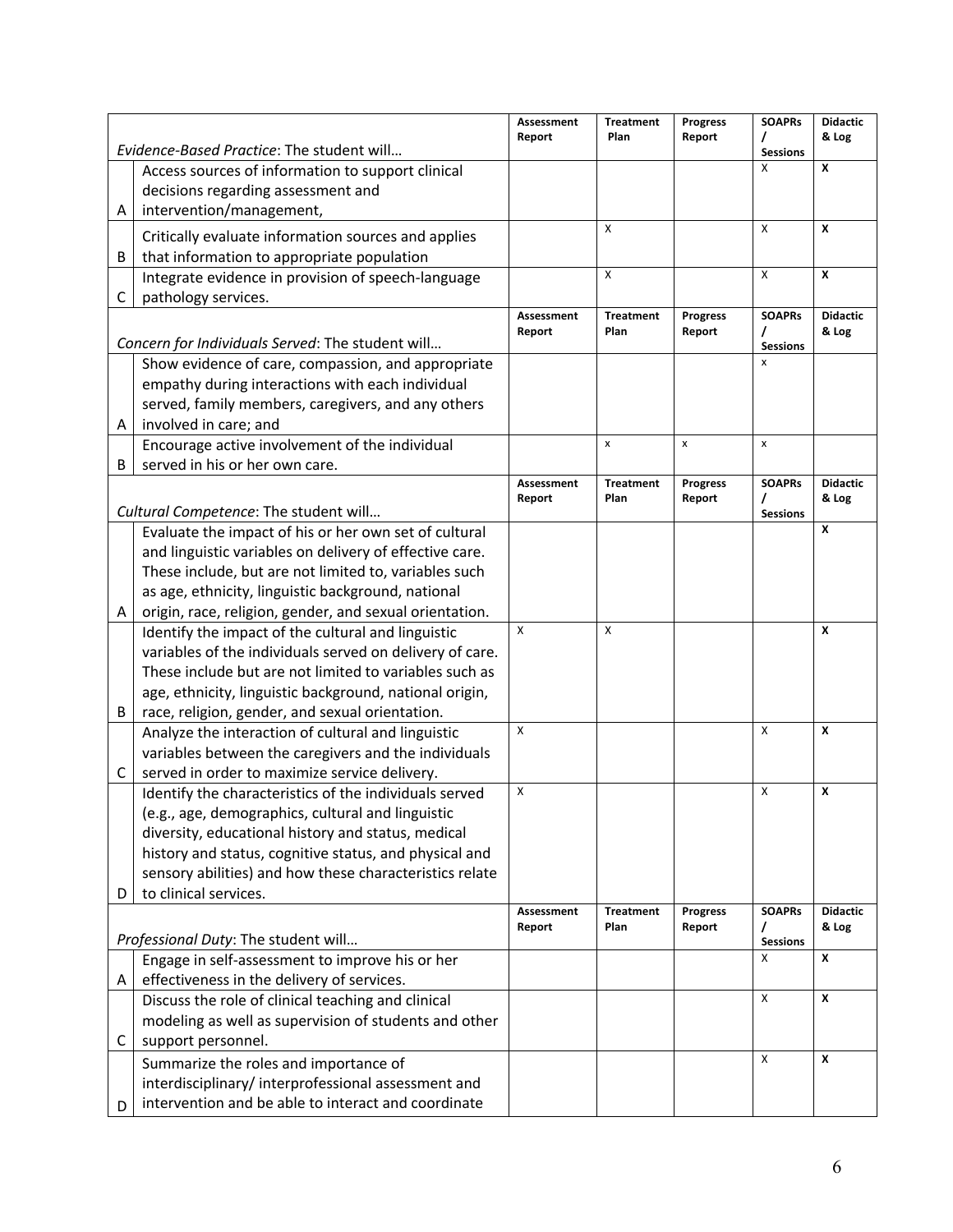|   | care effectively with other disciplines and community                                                  |                   |                  |                 |                      |                 |
|---|--------------------------------------------------------------------------------------------------------|-------------------|------------------|-----------------|----------------------|-----------------|
|   | resources.                                                                                             |                   |                  |                 |                      |                 |
|   |                                                                                                        |                   |                  |                 |                      |                 |
|   | Restate and practice the principles of universal                                                       |                   |                  |                 | X                    | X               |
|   | precautions to prevent the spread of infectious and                                                    |                   |                  |                 |                      |                 |
| Е | contagious diseases.                                                                                   |                   |                  |                 |                      |                 |
|   | Identify and use the knowledge of one's own role and                                                   | $\mathsf{x}$      | $\mathsf{x}$     |                 | $\mathsf{x}$         | X               |
|   | those of other professions to appropriately assess                                                     |                   |                  |                 |                      |                 |
|   | and address the needs of the individuals and                                                           |                   |                  |                 |                      |                 |
| F | populations served.                                                                                    |                   |                  |                 |                      |                 |
|   |                                                                                                        | <b>Assessment</b> | <b>Treatment</b> | <b>Progress</b> | <b>SOAPRs</b>        | <b>Didactic</b> |
|   | Collaborative Practice: The student will                                                               | Report            | Plan             | Report          | $\prime$             | & Log           |
|   | Apply values and principles of interprofessional team                                                  |                   |                  |                 | <b>Sessions</b><br>X | X               |
| Α | dynamics.                                                                                              |                   |                  |                 |                      |                 |
|   | perform effectively in different interprofessional                                                     |                   |                  |                 | X                    | X               |
|   | team roles to plan and deliver care centered on the                                                    |                   |                  |                 |                      |                 |
|   | individual served that is safe, timely, efficient,                                                     |                   |                  |                 |                      |                 |
| В | effective, and equitable.                                                                              |                   |                  |                 |                      |                 |
|   |                                                                                                        |                   |                  |                 |                      |                 |
|   | 3.1.3 B Identification and Prevention of Speech,                                                       | <b>Assessment</b> | <b>Treatment</b> | <b>Progress</b> | <b>SOAPRS</b>        | <b>Didactic</b> |
|   | Language, and Swallowing Disorders and Differences                                                     | Report            | Plan             | Report          | <b>Sessions</b>      | & Log           |
|   | Design, implement, and self-evaluate identification                                                    | X                 |                  | X               |                      | X               |
|   | and prevention of communication and swallowing                                                         |                   |                  |                 |                      |                 |
| Α | differences with individuals across the lifespan.                                                      |                   |                  |                 |                      |                 |
|   | 3.1.4 B Evaluation of Speech, Language, and Swallowing                                                 | <b>Assessment</b> | <b>Treatment</b> | <b>Progress</b> | <b>SOAPRs</b>        | <b>Didactic</b> |
|   | <b>Disorders and Differences</b>                                                                       | Report            | Plan             | Report          |                      | & Log           |
|   |                                                                                                        | X                 |                  | X               | <b>Sessions</b>      | X               |
|   | Design, implement, and self-evaluate assessment for                                                    |                   |                  |                 |                      |                 |
|   | communication and swallowing differences with                                                          |                   |                  |                 |                      |                 |
| А | individuals across the lifespan                                                                        |                   |                  |                 |                      |                 |
|   | 3.1.5 B Intervention to Minimize the Effects of Changes                                                | <b>Assessment</b> | <b>Treatment</b> | <b>Progress</b> | <b>SOAPRs</b>        | <b>Didactic</b> |
|   | in the Speech, Language, and Swallowing Mechanisms                                                     | Report            | Plan             | Report          |                      | & Log           |
|   |                                                                                                        |                   | X                |                 | <b>Sessions</b><br>X | X               |
|   | Design, implement, and self-evaluate intervention for<br>communication and swallowing differences with |                   |                  |                 |                      |                 |
|   | individuals across the lifespan                                                                        |                   |                  |                 |                      |                 |
| А | 3.1.6 B General Knowledge and Skills Applicable to                                                     | <b>Assessment</b> | <b>Treatment</b> | <b>Progress</b> | <b>SOAPRs</b>        | <b>Didactic</b> |
|   | <b>Professional Practice</b>                                                                           | Report            | Plan             | Report          |                      | & Log           |
|   |                                                                                                        |                   |                  |                 | <b>Sessions</b>      |                 |
|   | Demonstrate ethical conduct in the provision of                                                        |                   |                  |                 | X                    |                 |
|   | clinical services for communication and swallowing                                                     |                   |                  |                 |                      |                 |
| Α | differences with individuals across the lifespan                                                       |                   |                  |                 |                      |                 |
|   | Demonstrate professionalism and professional                                                           |                   |                  |                 | X                    | Χ               |
|   | behavior in the provision of clinical services for                                                     |                   |                  |                 |                      |                 |
|   |                                                                                                        |                   |                  |                 |                      |                 |
| В | communication and swallowing differences, including<br>counseling and collaboration                    |                   |                  |                 |                      |                 |

# *VII. Course Assignment*

Presentations of Client's Case Study (Specific information will be discussed.)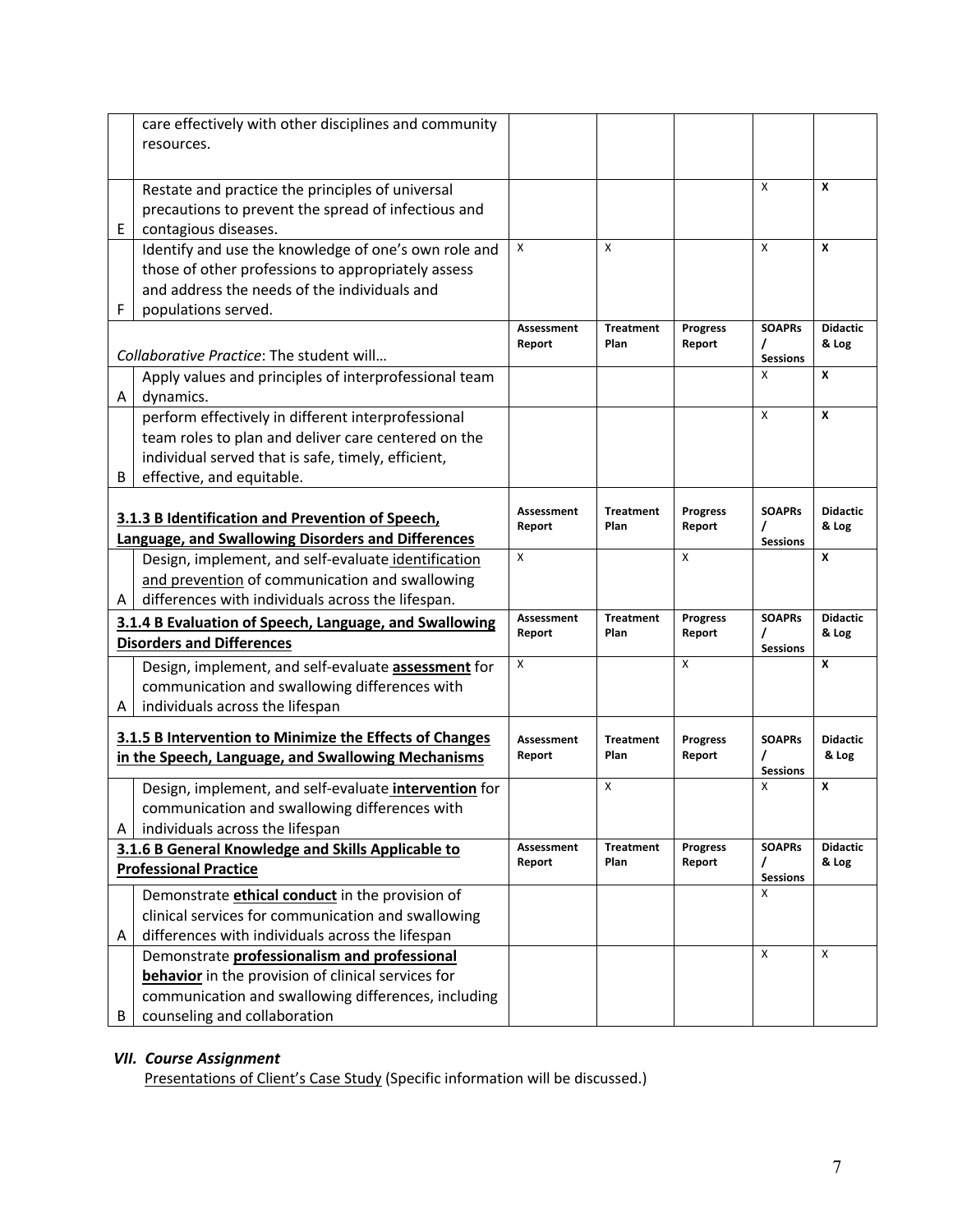- Present assessment results, treatment plans, and summary of collected therapy data for each CD669J client
- Include at least two peer-reviewed research articles that relate to your client's case: Focus on the evidence that is guiding your decision-making process related to intervention.
- Brief 20-minute presentation during which visual support (e.g., power point) may be used, but is not required
- There will be a 5-minute discussion period afterwards
	- 1- to 2-page hand-out with references (citations and references must follow recent APA guidelines) emailed or given to all class members including SLPA Intern, SLPA Intern and clinical supervisor,

# *Vlll. Required Reading:*

Assigned/Chosen readings will be determined and distributed throughout the semester. Please review the textbook and readings assigned in **CD665**. Readings will cover many basic and critical components related to the assessment and management in general. Students are expected to demonstrate the ability to independently research relevant scholarly articles and to evaluate the best current available research evidence regarding assessment and intervention based on the client's disability and needs. Students will be required to review journal articles that relate to the case and use research evidence to support clinical decisions. ONE presentation (i.e., article and 1-2 page commentary on article) emailed to fellow grad students, SLP Assistant Intern, Cultural Ambassadors (Interpreters/Translators) and Clinical Supervisor will be required during the semester: Presentation will center upon information valuable to our field of communication disorders (e.g., research pertaining to a particular client – i.e., his/her specific areas of disability, interactions with care givers, etc. – or information involving language and speech disorders within adult populations).

#### *lX. Midterm and Final Evaluation Forms:*

Through the **CALIPSO** form, accessed and maintained on computer, Midterm and Final Evaluation sessions will be completed by the supervisor with each student. A **Self-Evaluation Form** also will be given the student clinician and will be discussed during the individual evaluation meeting. The student clinician continuously should be seeking the assistance and guidance of the clinic supervisor(s) and graduate advisor in working towards obtaining performance at the minimum level related to the competencies expected. *Clinic hours should be noted on the CALIPSO form following each session.*

# *X. Course Policies/Requirements:*

# *Clinic Regulations:*

Students are responsible for reading the **Clinic Handbook** and adhering to all University and Departmental Clinic Instructions/Protocols. This includes but is not limited to obtaining a signed video or research release, generating and maintaining client files throughout the course of the semester and maintaining client confidentiality. **Please refer to CSULB Handbook for more details.**

# *Clinic Files:*

**The client's clinic folder is to be kept up to date at all times**. It is the student's responsibility to ensure that all documentation relative to that semester's clinical activities be recorded and immediately filed in the client's clinic folder (located in the File Room). If the client does not have an active clinic folder, please request of the Clinic Secretary that one be made for the client as soon as possible. Graded reports (once signed by the instructor) are to be immediately filed in the client's clinic folder and stored in the File Room.

#### *Clinical Materials:*

Students are responsible for coming to each clinical appointment prepared to perform all required diagnostic and/or therapeutic procedures. Materials are available in the Equipment Room and it is recommended that you review the tools available prior treatment planning. In many cases, the items located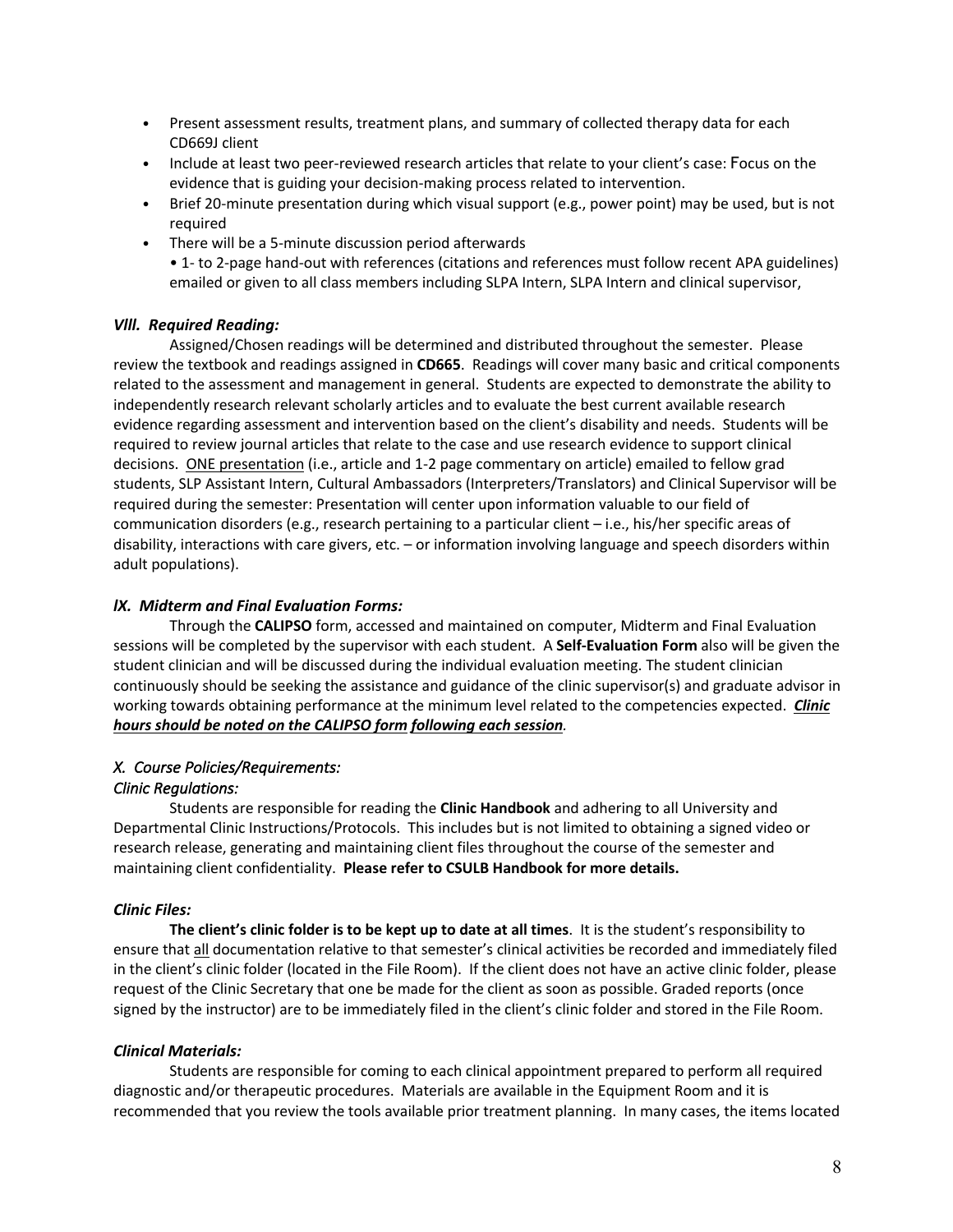within the Equipment Room can be adequately modified to meet your client's individual needs. However, it may be necessary for students to design -or- individually create treatment or assessment materials throughout the semester. Remember though that elaborate and/or expensive toys or tools are not required -or- expected. Often times, simple solutions and tools will suffice and can be utilized again with other clients. *Appropriate Attire/Professional Conduct:*

Students are expected to dress in professional attire and conduct themselves in a professional manner during all clinical appointments. Standards for appropriate attire and professional conduct will be discussed during initial didactic sessions.

### *Absences:*

All scheduled absences must be approved by the instructor. You are responsible for notifying your client and making appropriate arrangements in the case of a serious illness. Make-up sessions must be completed within clinic hours and pre-arranged with the instructor to ensure that adequate supervision is available. It is our responsibility to our clients to make every effort to have excellent attendance and to not *be unduly absent from clinic sessions. As such, each clinician will be allowed only one non-University "excused" absence per semester. Absences in excess of one non-University excused absence per semester will negatively impact your course grade, 5% per additional absence.* In the event of a client absence, students will be expected to be present at the clinic to do one of the following: be available to assist with another clinician's therapy session if necessary, plan/prepare for the next session, observe other clients (please discuss options with the instructor).

• For a list of excused absences, refer to Section VIII – University Policies.

#### *Confidentiality:*

Students are responsible for maintaining client confidentiality **at all times**. This includes ensuring that all clinic records and any material with personal information on it remain **within** the clinic setting. Students are further expected to maintain confidentiality in conversations outside of the clinical setting.

#### *Late Assignments/Paperwork:*

Reports and supporting materials are due on the dates discussed in didactic (unless otherwise specified by the instructor). If clinicians require more time for an assessment report given the status of your clients, students are expected to obtain approval from the instructor if more time is needed. **Any report** turned in after the established due date, without approval from the instructor, will be graded down 10% of **its original score (no exceptions).**

#### *Coming to Clinic Unprepared:*

It is the student's responsibility to come to clinic prepared for both didactic discussion and clinical sessions. If the student is not prepared for either of these forums, this will be reflected in mid-term and final evaluation scores. If reading is assigned for an office hour appointment or a didactic session, it is expected that students will come to the meeting having read the material with questions/comments in mind for discussion.

#### *Justification:*

This course is required for a Master of Arts Degree in Communicative Disorders-Speech Language Pathology and the ASHA Certificate of Clinical Competence. This course requires demonstration and evaluation of ASHA CCC, *Standards IV-B and IV-G*.

*TB tests:* Student clinicians are required to have documentation of their TB test results on file with the department. Please check with the clinic secretary to verify your clearance.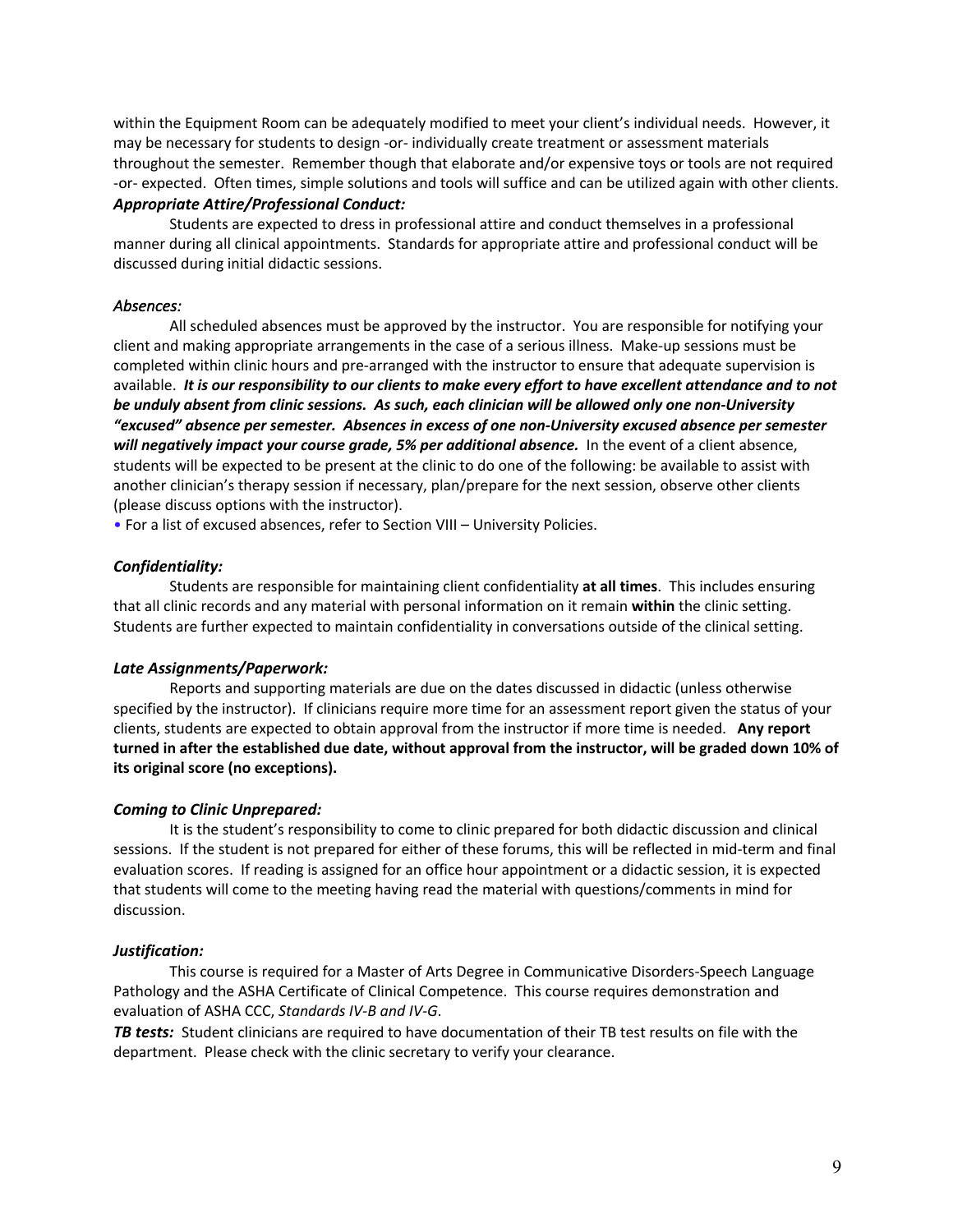#### *XI. University Policies*

#### *Statement of Non-discrimination:*

California State University, Long Beach is committed to maintaining an inclusive learning community that values diversity and fosters mutual respect. All students have the right to participate fully in university programs and activities free from discrimination, harassment, sexual violence, and retaliation. Students who believe they have been subjected to discrimination, harassment, sexual violence, or retaliation on the basis of a protected status such as age, disability, gender, gender identity/expression, sexual orientation, race, color, ethnicity, religion, national origin, veteran/veteran status or any other status protected by law, should contact the Office of Equity & Diversity at (562) 985-8256, University Student Union (USU) Suite 301, **http://www.csulb.edu/depts/oed/.**

#### *Statement of Accessibility:*

All instructors shall be familiar with best practices in making their syllabus and course documents accessible to all students and upon request provide the format need for the students and upon request provide the format needed for the student. Instructors can access best practices at the following link. http://www.csulb.edu/divisions/aa/academic technology/itss/course\_materials/accessibility/

#### *Accommodation:*

It is the student's responsibility to notify the instructor in advance of the need for accommodation of a university verified disability (PS 11-07, Course Syllabi and Standard Course Outlines).

Students needing special consideration for class format and schedule due to religious observance or military obligations must notify the instructor in advance of those needs.

Students who require additional time or other accommodation for assignments must secure verification/ assistance from the **CSULB Disabled Student Services (DSS)** office located at 270 Brotman Hall. The telephone number is (562) 985.5401.

Accommodation is a process in which the student, DSS, and instructor each play an important role. Students contact DSS so that their eligibility and need for accommodation can be determined. DSS identifies how much time is required for each exam. The student is responsible for discussing his/her need with the instructor and for making appropriate arrangements. Students who are eligible to receive accommodation should present an Accommodation Cover Letter and a DSS Student/Teacher Testing Agreement Form to the instructor as early in the semester as possible, but no later than a week before the first test. (It takes one week to schedule taking an exam at the DSS office.) The instructor welcomes the opportunity to implement the accommodations determined by DSS. Please ask the instructor if you have any questions.

# **Cheating and Plagiarism (CSULB Catalog, AY 2015-2016, pp. 49-51)**

# *Definition of Plagiarism:*

Plagiarism is defined as the act of using the ideas or work of another person or persons as if they were one's own, without giving credit to the source. Such an act is not plagiarism if it is ascertained that the ideas were arrived at through independent reasoning or logic or where the thought or idea is common knowledge. Acknowledge of an original author or source must be made through appropriate references, i.e., quotation marks, footnotes, or commentary. Examples of plagiarism include, but are not limited to, the following: the submission of a work, either in part or in whole, completed by another; failure to give credit for ideas, statements, facts or conclusions which rightfully belong to another; in written work, failure to use quotation marks when quoting directly from another, whether it be a paragraph, a sentence, or even a part thereof; or close and lengthy paraphrasing of another's writing or programming. A student who is in doubt about the extent of acceptable paraphrasing should consult the instructor. Students are cautioned that, in conducting their research, they should prepare their notes by (a) either quoting material exactly (using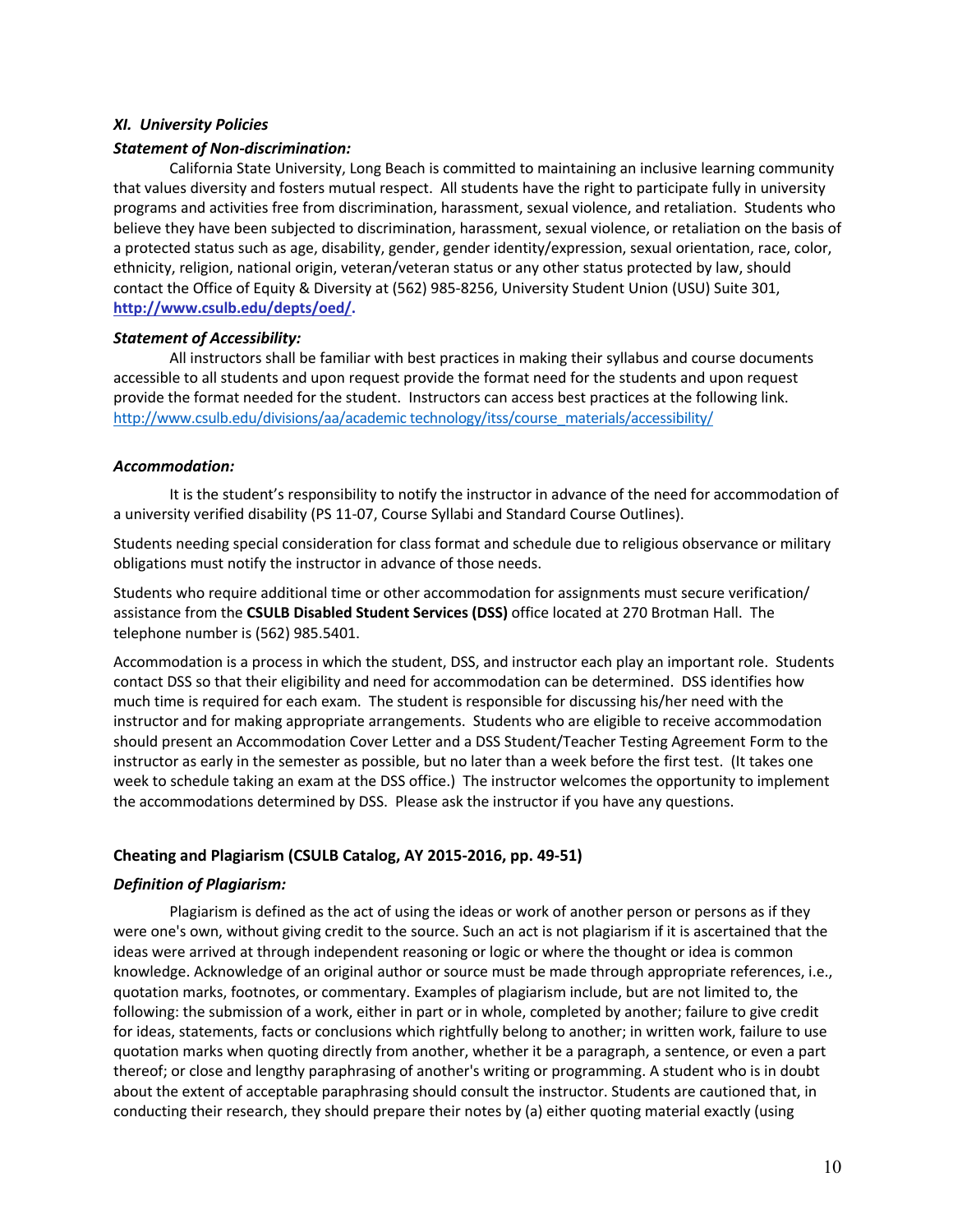quotation marks) at the time they take notes from a source; or (b) departing completely from the language used in the source, putting the material into their own words. In this way, when the material is used in the paper or project, the student can avoid plagiarism resulting from verbatim use of notes. Both quoted and paraphrased materials must be given proper citations.

# *Definition of Cheating:*

Cheating is defined as the act of obtaining or attempting to obtain or aiding another to obtain academic credit for work by the use of any dishonest, deceptive or fraudulent means. Examples of cheating during an examination would include, but not be limited to the following: copying, either in part or in whole, from another test or examination; discussion of answers or ideas relating to the answers on an examination or test unless such discussion is specifically authorized by the instructor; giving or receiving copies of an exam without the permission of the instructor; using or displaying notes; "cheat sheets," or other information or devices inappropriate to the prescribed test conditions, as when the test of competence includes a test of unassisted recall of information, skill, or procedure; allowing someone other than the officially enrolled student to represent the same. Also included are plagiarism as defined and altering or interfering with the grading procedures. It is often appropriate for students to study together or to work in teams on projects. However, such students should be careful to avoid use of unauthorized assistance, and to avoid any implication of cheating, by such means as sitting apart from one another in examinations, presenting the work in a manner which clearly indicates the effort of each individual, or such other method as is appropriate to the particular course.

#### *Academic Action:*

"One or more of the following academic actions are available to the faculty member who finds a student has been cheating or plagiarizing. These options may be taken by the faculty member to the extent that the faulty member considers the cheating or plagiarism to manifest the student's lack of scholarship or to reflect on the student's lack of academic performance in the course. These actions may be taken without a request for or before the receipt of a Report from the Academic Integrity Committee.

- A. Review no action.
- B. An oral reprimand with emphasis on counseling toward prevention of further occurrences;
- C. A requirement that the work be repeated;
- D. Assignment of a score of zero (0) for the specific demonstration of competence, resulting in the proportional reduction of final course grade;
- E. Assignment of a failing final grade;
- F. Referral to the Office of Judicial Affairs for possible probation, suspension, or expulsion."

#### *Attendance Policy:*

Students may have a valid reason to miss a class. When any of the following reasons directly conflict with class meeting times, students are responsible for informing faculty members, of the reason for the absence and for arranging to make up missed assignments, tests, quizzes, and class work insofar as this is possible. Excused absences include, but are not limited to:

- A. Illness or injury to the student, or medical condition, including those related to pregnancy
- B. Death, injury, or serious illness of an immediate family member. An immediate family member is defined as a close relative, or a person residing in the immediate household of the student
- C. Religious reasons (California Education Code section 89320)
- D. Jury duty, military service, or government obligation
- E. University sanctioned or approved activities (examples include but are not limited to: artistic performances, participation in scholarly conferences and presentations, intercollegiate athletic activities,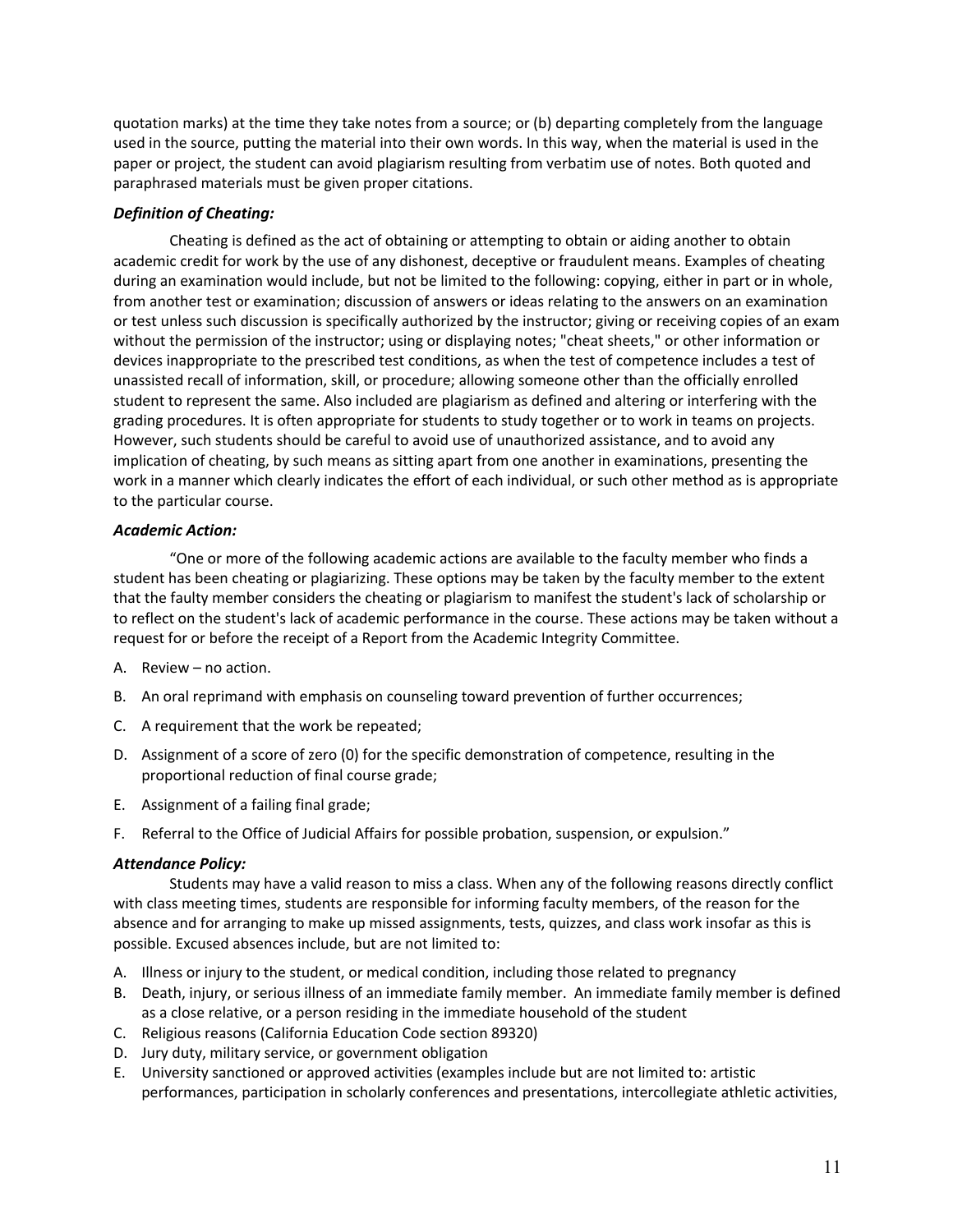student government, required class field trips, etc.) Faculty members are not obligated to consider other absences as excused.

The earliest possible notification is preferred for all excused absences. Advance notification given minimally one week in advance is required and verification may be requested for the following absences: Jury duty, military service, or other government obligation; religious reasons; university-sanctioned or approved activities.

# *Withdrawal Policy:*

Regulations governing the refund of student fees in the California State University system are prescribed by the CSU Board of Trustees; see California Code of Regulations, Title 5, Education, Section 41802.

# *Withdrawal during the first two weeks of instruction:*

Students may withdraw during this period and the course will not appear on their permanent records.

# *Withdrawal after the second week of instruction and prior to the final three weeks of the regular semester (20% of a non-standard session) of instruction:*

Withdrawals during this period are permissible only for serious and compelling reasons. The approval signatures of the instructor and department chair are required. The request and approvals shall state the reasons for the withdrawal. Students should be aware that the definition of "serious and compelling reasons" as applied by faculty and administrators may become narrower as the semester progresses. Copies of such approvals are kept on file by Enrollment Services.

# *Withdrawal during the final three weeks of instruction:*

Withdrawal during the final three weeks of instruction are not permitted except in cases such as accident or serious illness where the circumstances causing the withdrawal are clearly beyond the student's control and the assignment of an Incomplete is not practical. Ordinarily, withdrawal in this category will involve total withdrawal from the campus except that a Credit/No Credit grade or an Incomplete may be assigned for other courses in which sufficient work has been completed to permit an evaluation to be made. Request for permission to withdraw under these circumstances must be made in writing on forms available from Enrollment Services. The requests and approvals shall state the reasons for the withdrawal. These requests must be approved by the instructor of record, department chair (or designee), college dean (or designee), and the academic administrator appointed by the president to act in such matters. Copies of such approvals are kept on file by Enrollment Services.

# **Limits on Withdrawal:**

No undergraduate student may withdraw from more than a total of 18 units. This restriction extends throughout the entire undergraduate enrollment of a student at CSULB for a single graduation, including special sessions, enrollment by extension, and re-enrolling after separation from the University for any reason. The following exceptions apply:

- Withdrawals prior to the end of the second week of a semester (13%) of instruction at CSULB,
- Withdrawals in terms prior to fall 2009 at CSULB,
- Withdrawals at institutions other than CSULB, and
- Withdrawals at CSULB for exceptional circumstances such as serious illness or accident (the permanent academic record will show these as a WE to indicate the basis for withdrawal).

# **Medical Withdrawal:**

CSULB may allow a student to withdraw without academic penalty from classes if the following criteria are met:

• A completed Medical Withdrawal Form, including any required documentation, is submitted to